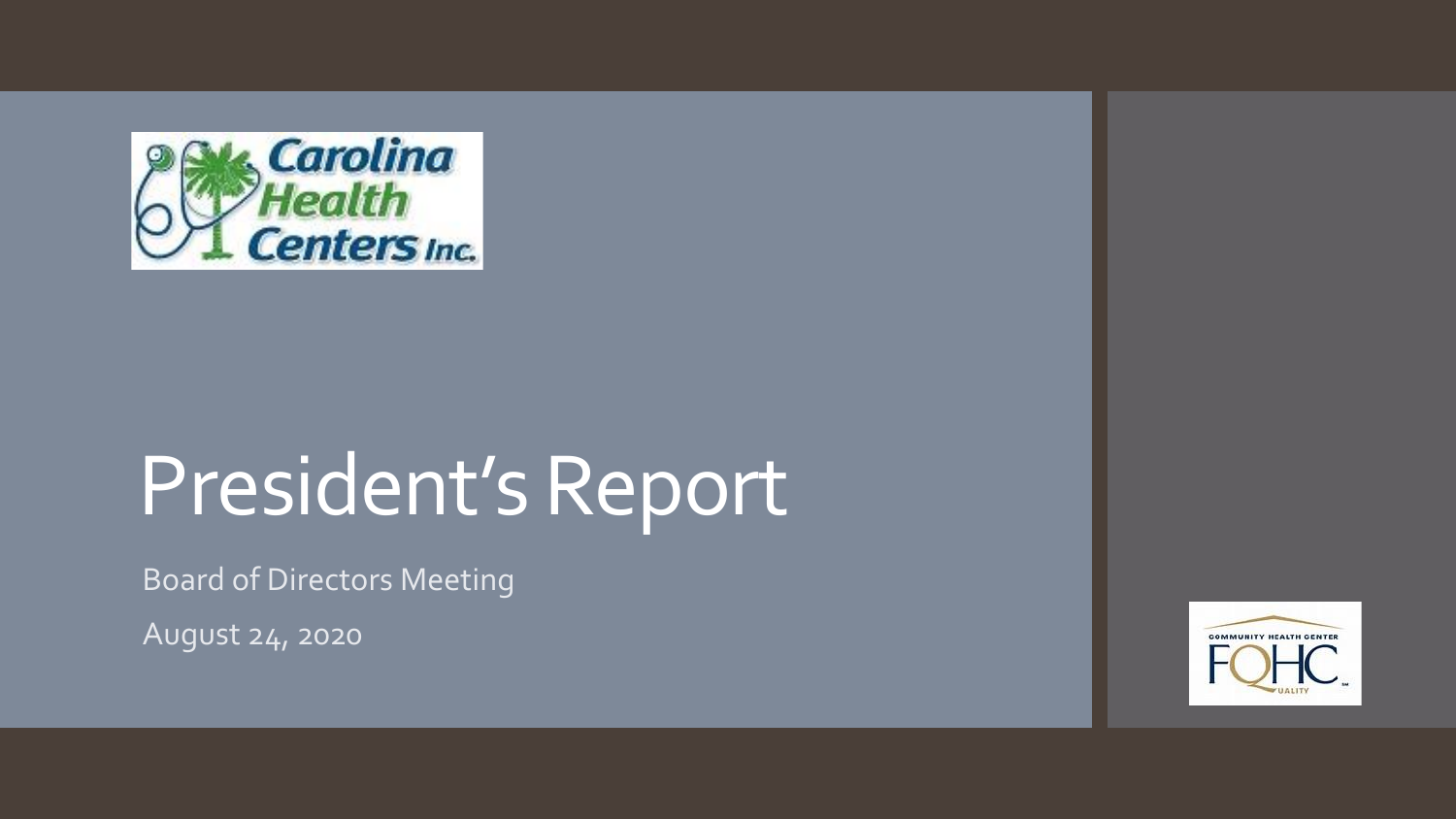Advocacy and Health Policy

#### **State:**

No activity

# **Federal:**

- **Health Center funding** 
	- Sustained two-pronged focus on a) long-term, stable, and significantly increased funding; and b) Covid 19 emergency relief funding

#### Primary focus of activity on 340B

- Meetings of NACHC 340B Strategic Advisory Group
- Briefing for multiple state PCAs
- Response to calls and requests for TA via email
- Draft position paper for use with legislators and media (attached to written report)
- CHC retained as consultant for CHCACT work with state legislature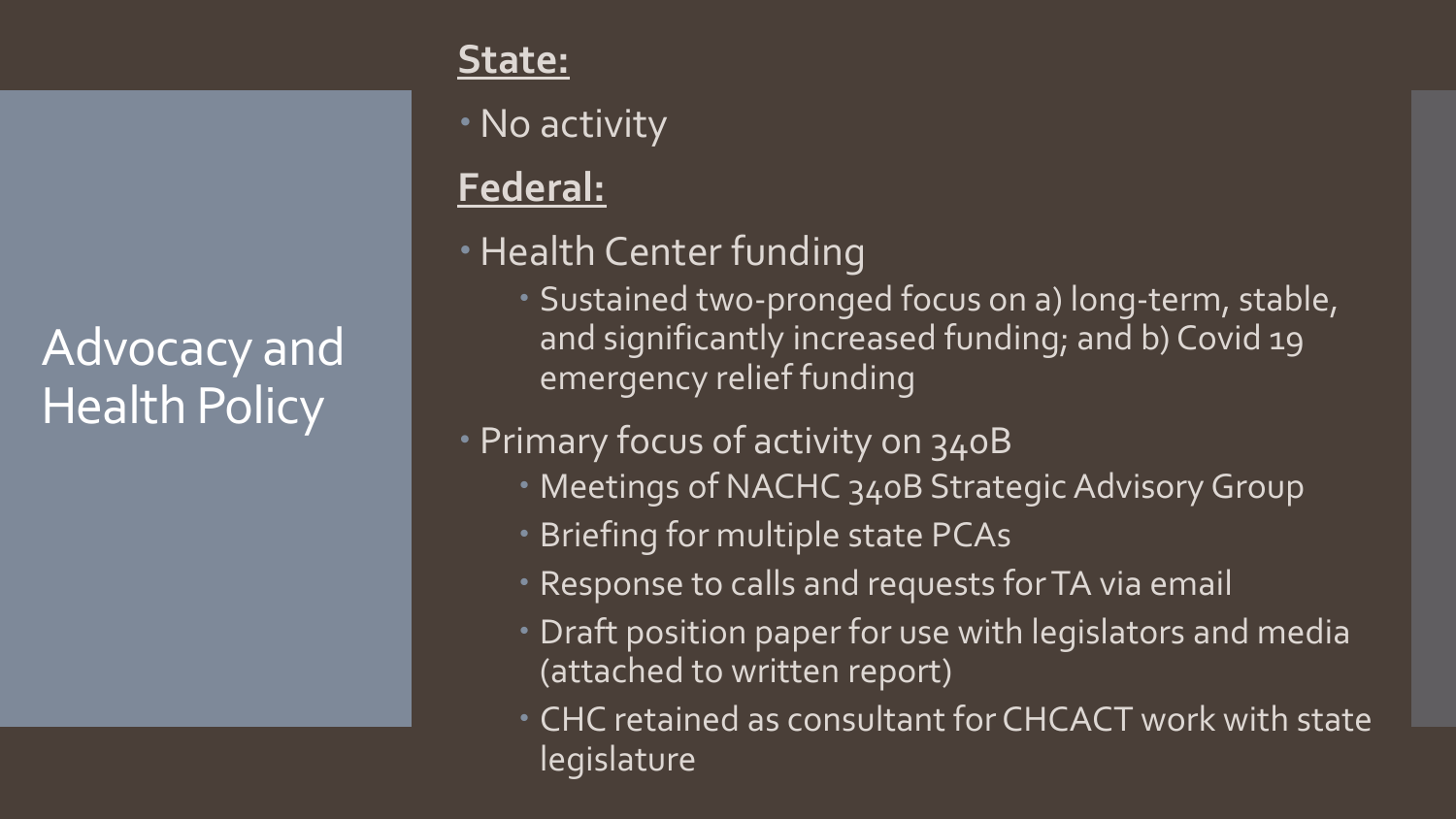# **340B Erupts**

- 340B erupted in July, with concerning new developments from the White House, HRSA, and drug manufacturers.
- **These recent actions -- if allowed to expand as broadly as we expect -- will likely lead to the end of:**
	- **340B pricing for drugs shipped to contract pharmacies**
	- **health centers' ability to retain 340B savings on any drugs dispensed to Medicare or privately-insured patients.**
- The root of all policy issues is the 340B statute, which:
	- Lacks key programmatic details and protections
	- Gives HRSA very little enforcement authority.

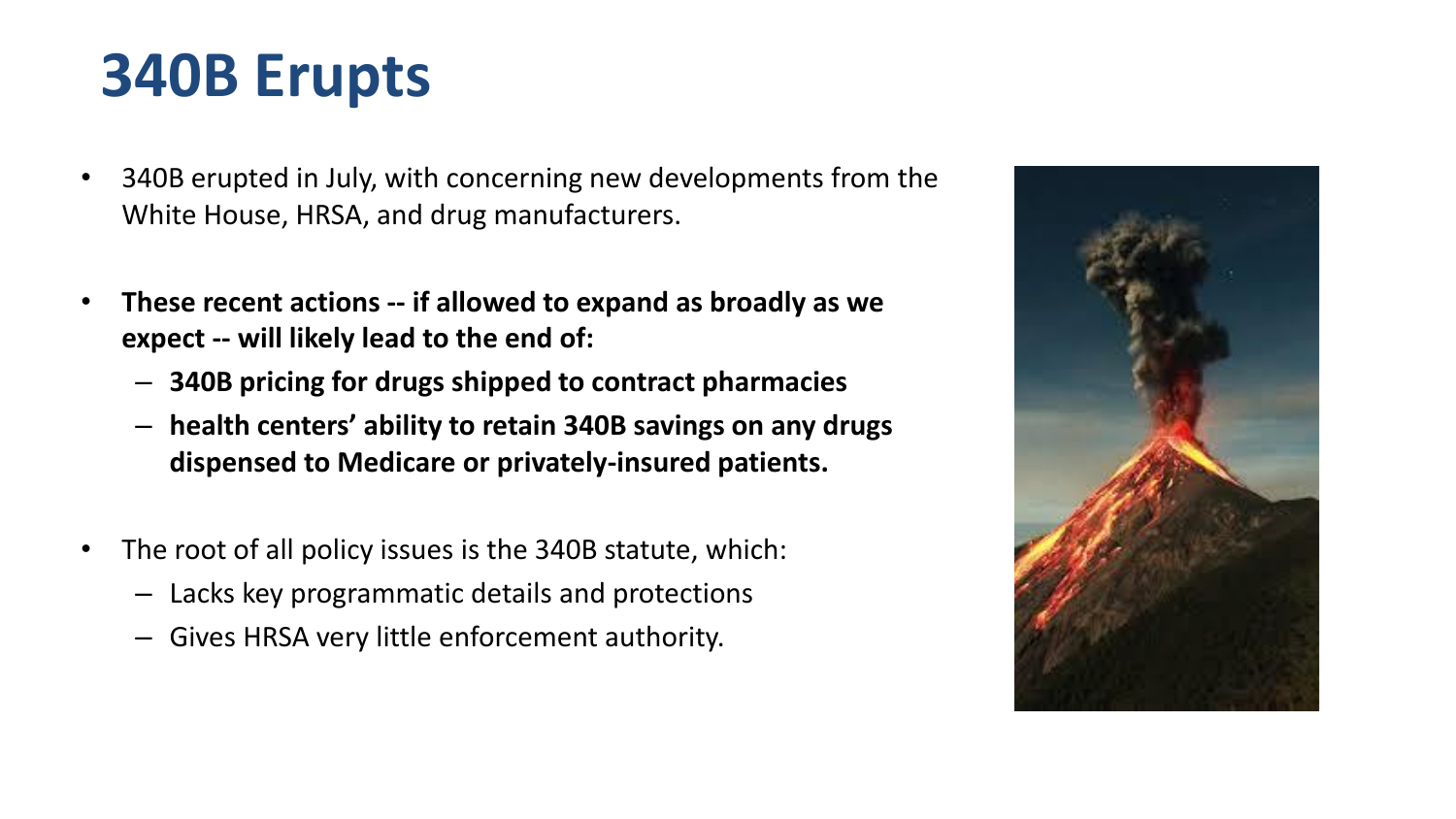#### **The current threat to the 340B Program falls in three categories:**

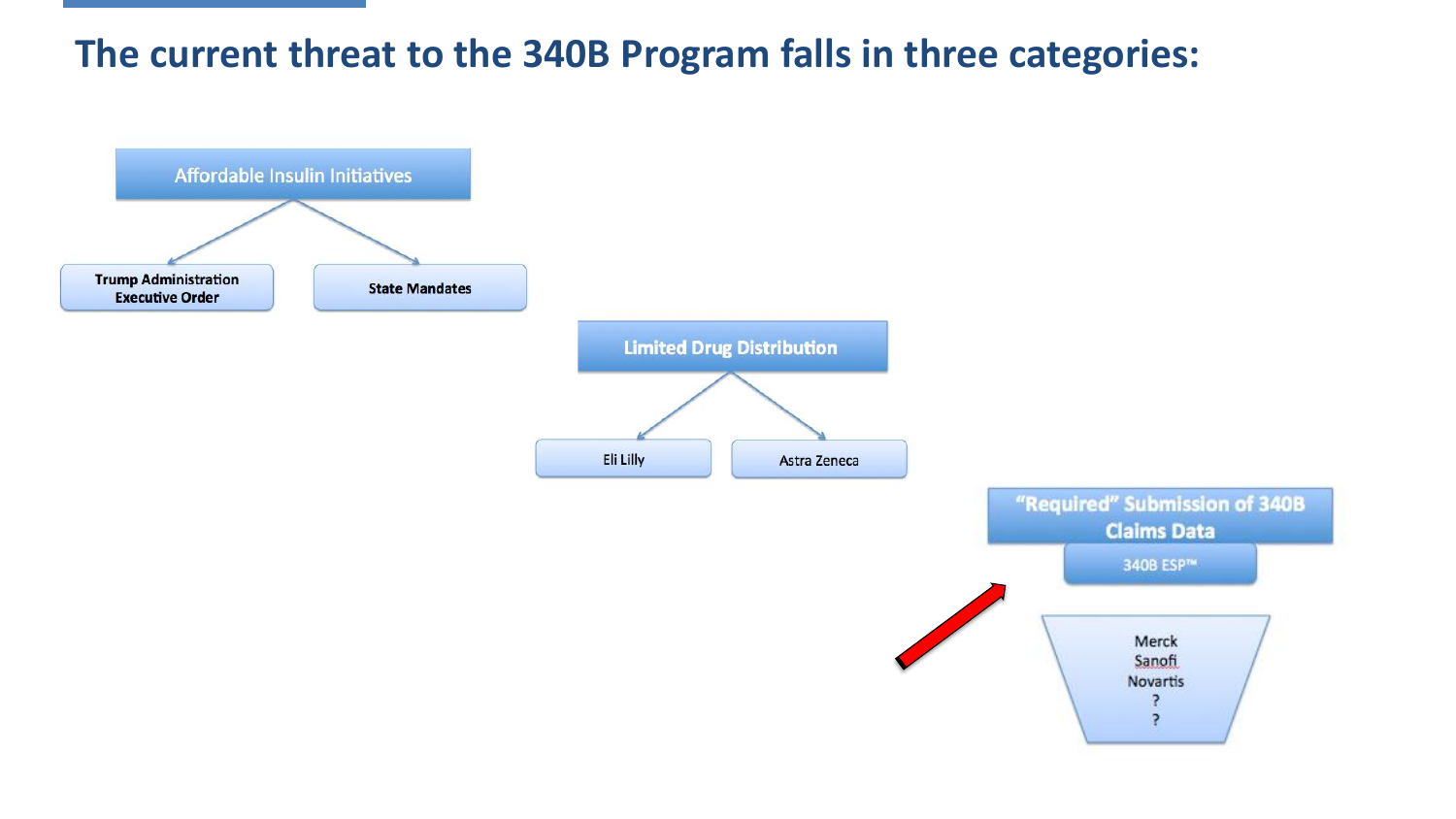## **Required" Submission of 340B Claims Data**

- Stated purpose is so they can ensure no duplicate discounts - not just under Medicaid, but also Medicare and private insurance
- 340B ESP™ trainer: "You have to remember that the manufacturer's view of duplicate discount is different than that of a Covered Entity."
	- Intent is not to harm CEs but to prevent ineligible rebates to 3<sup>rd</sup> party payers
	- That premise only works if coupled with statutory protection against discriminatory reimbursement practices

#### *The 2020 Data Heist*

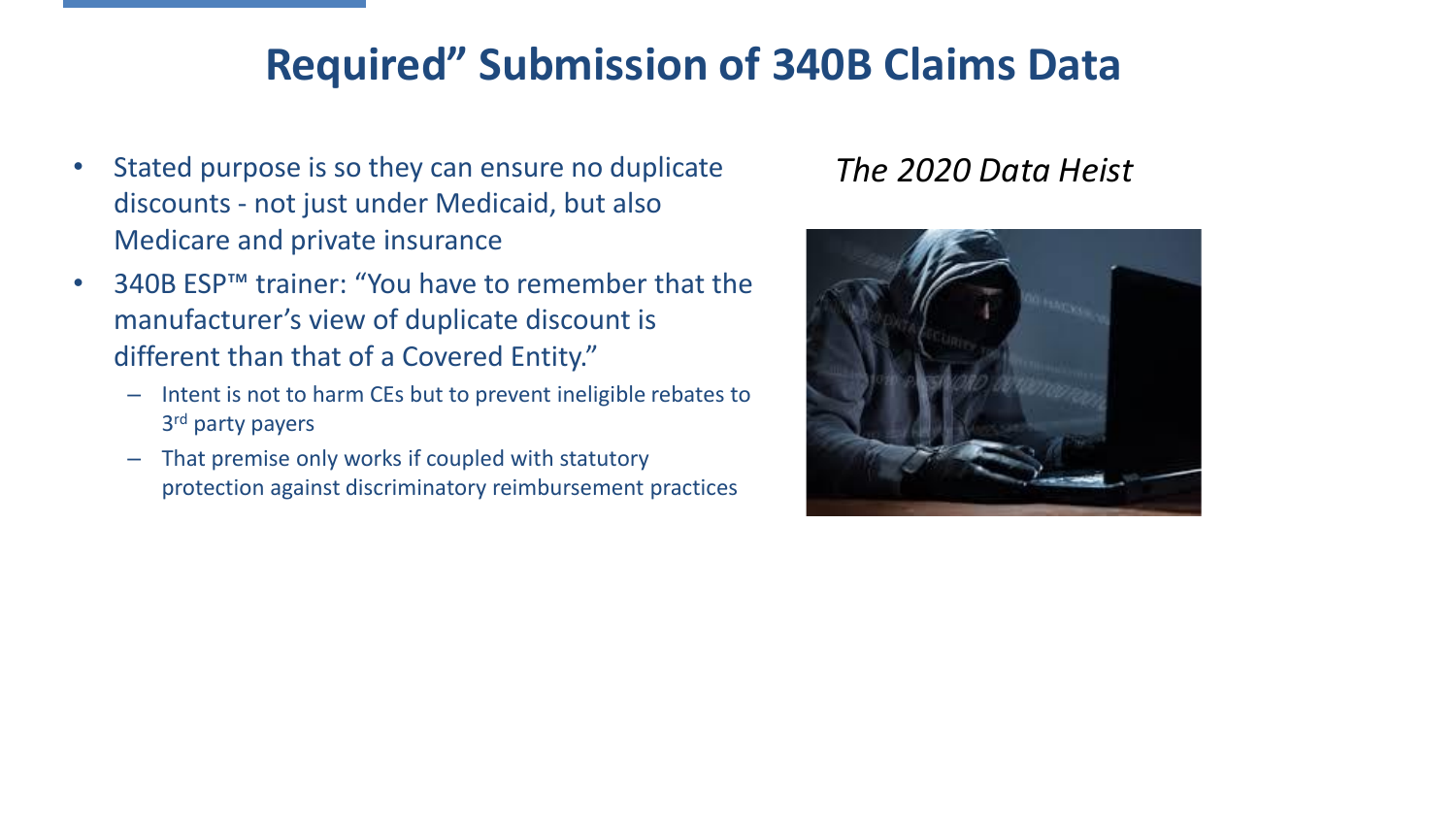20rs2594

HOUSE BILL NO.

AN ACT concerning insurance; relating to pharmacy benefits managers; the federal 340B drug pricing program; prohibiting disparate treatment of certain pharmacies and pharmaceutical services providers.

Be it enacted by the Legislature of the State of Kansas:

Section 1. (a) As used in this section:

(1) "340B covered entity" means an entity participating in the federal 340B drug

pricing program authorized by 42 U.S.C. § 256b, including such entity's pharmacy or pharmacies, or any pharmacy or pharmacies contracted for the purpose of dispensing drugs purchased through such program.

(2) "Covered drug" means the same as defined in 42 U.S.C. § 256b(b)(2) as in effect on

July 1, 2020.

(3) "Covered person" means the same as defined in K.S.A. 2019 Supp. 40-3822, and amendments thereto.

(4) "PBM Affiliate" means a pharmacy, pharmacist or pharmacy technician that directly or indirectly through one or more intermediaries owns or controls, is owned or controlled by or is under common ownership or control with a pharmacy benefits manager.

(5) "Pharmacy benefits manager" or "PBM" means the same as defined in K.S.A. 2019 Supp. 40-3822, and amendments thereto.

(b) (1) A pharmacy benefits manager shall not disparately treat any pharmacy or pharmaceutical services provider by imposing or requiring terms of such pharmacy or pharmaceutical services provider that differ from those imposed or required of other pharmacies or pharmaceutical services providers based solely on such pharmacy's or pharmaceutical services provider's eligibility or designation as a 340B covered entity.

- (2) Disparate terms include, but are not limited to:
- (A) The exclusion of 340B-eligible or 340B covered entities from provider networks;

 $-2-$ 

(B) reimbursing 340B-eligible or 340B covered entities less than the amount that the prescription drug coverage reimburses a PBM affiliate for providing the same pharmacist services: and

(C) assessing any fee, chargeback, participation requirement or other adjustment upon a 340B covered entity solely on the basis that the 340B covered entity participates in the federal 340B drug pricing program.

(c) A PBM shall not discriminate against a 340B covered entity in a manner that prevents or interferes with a covered person's choice to receive a covered drug from the 340B covered entity.

(d) A PBM shall not collect from or require a pharmacy or pharmacist to collect from a covered person any cost-share amount for a prescription drug at the point of sale that exceeds the lesser of:

(1) The contracted co-payment amount;

(2) the amount the covered person would pay for a prescription drug if such covered person did not have prescription drug coverage; or

(3) the contracted amount for the drug.

(e) The commissioner of insurance shall adopt all necessary rules and regulations to oversee, administer and enforce the provisions of this section, including penalties for noncompliance. Such rules and regulations shall be adopted not later than July 1, 2021.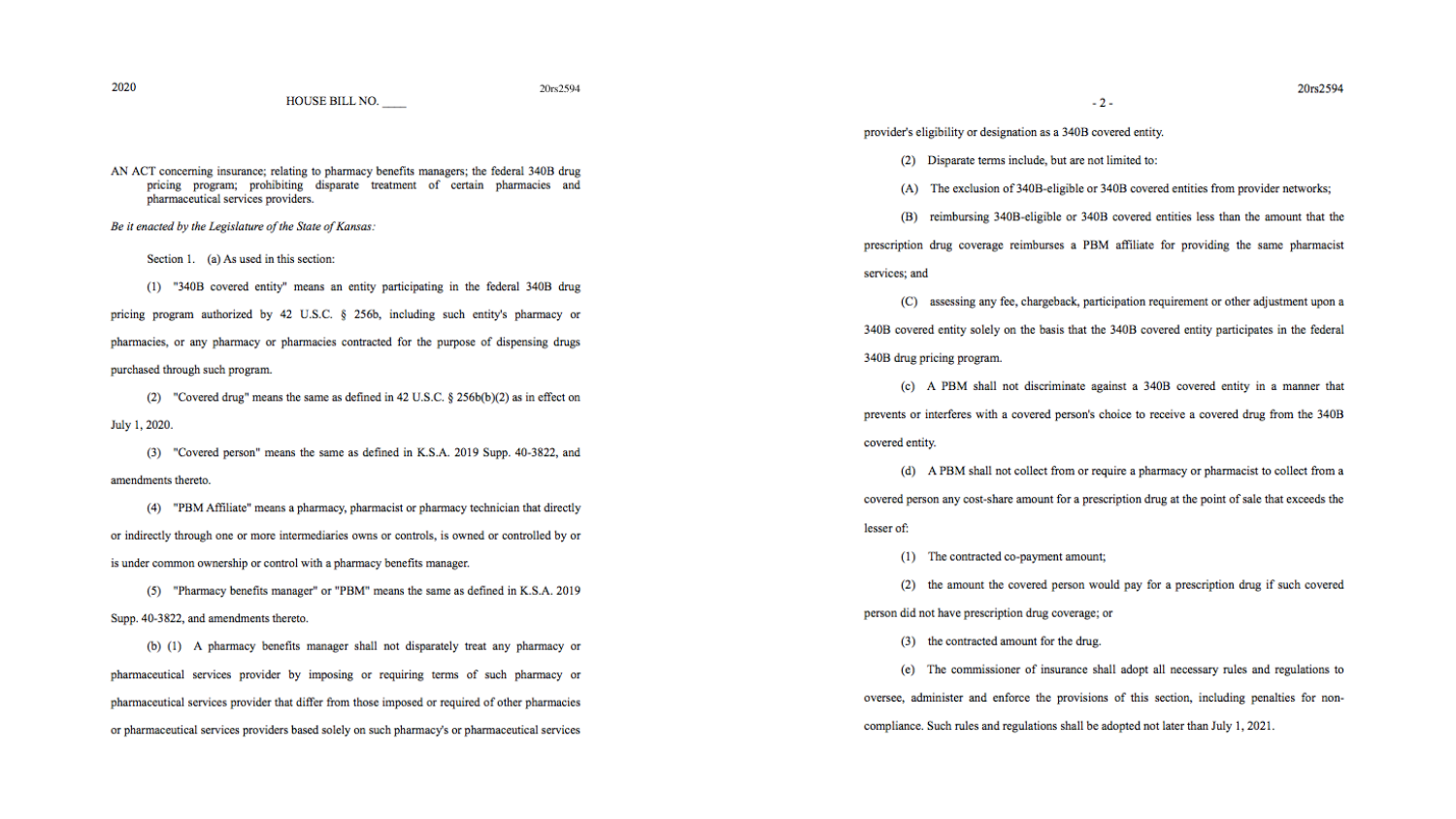# **Recommendation from the 340B Workgroup to Health Policy Committee (HPC)**

The Health Policy Committee recommends that the Legislative Committee make the following recommendation to the full Board:

"NACHC should prioritize the enactment of a legislative solution to prevent discriminatory contracting under 340B and preserve the integrity of the contract pharmacy model. These actions are intended to ensure that the benefit of 340B savings accrues to medically-underserved patients and the health centers who serve them, as Congress intended."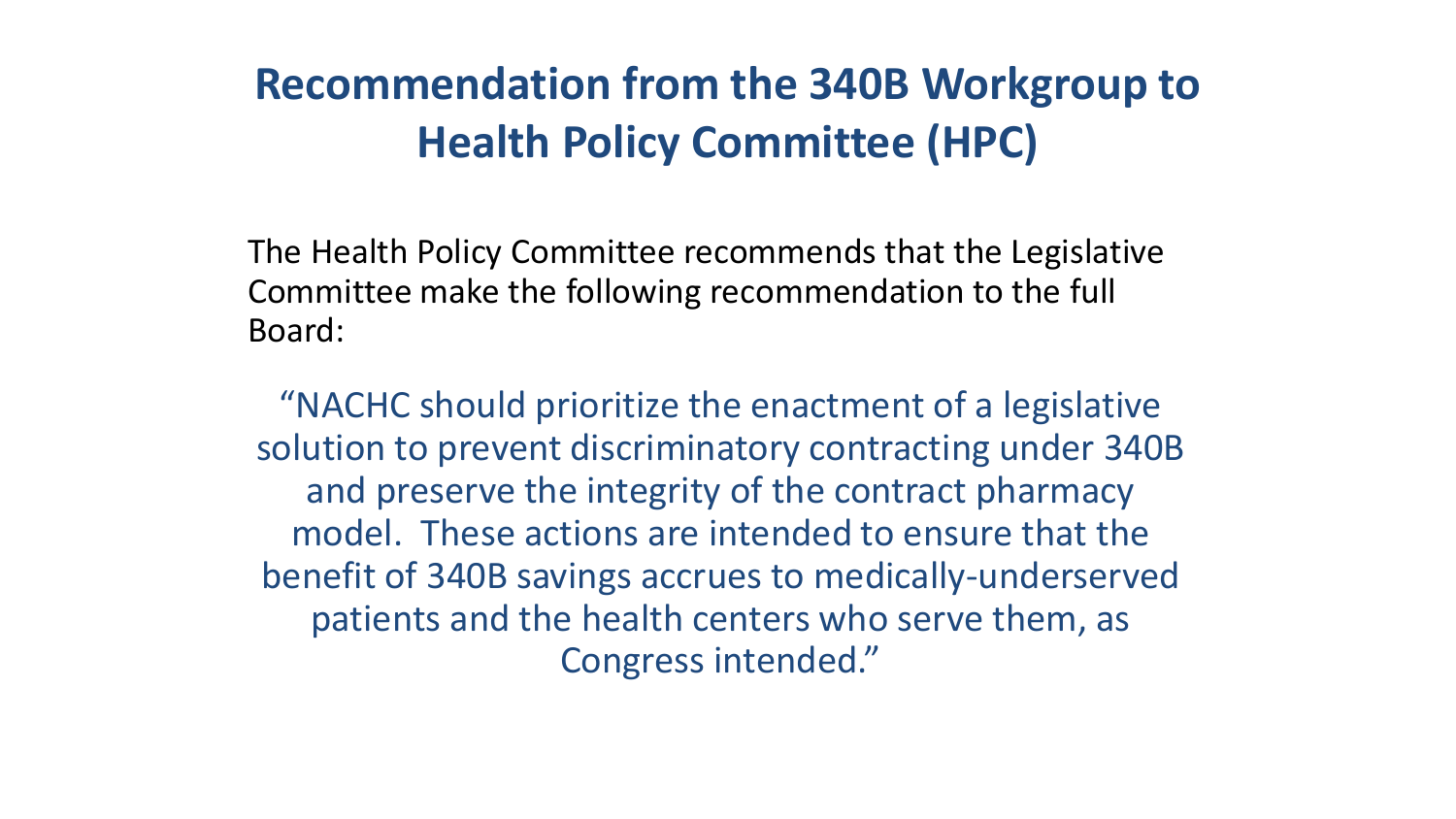## **Required" Submission of 340B Claims Data**

- Stated purpose is so they can ensure no duplicate discounts - not just under Medicaid, but also Medicare and private insurance
- 340B ESP™ trainer: "You have to remember that the manufacturer's view of duplicate discount is different than that of a Covered Entity."
	- Intent is not to harm CEs but to prevent ineligible rebates to 3<sup>rd</sup> party payers
	- That premise only works if coupled with statutory protection against discriminatory reimbursement practices
- Concerns about Terms of Use
- Interesting question: Is it extortion?
- Potentially powerful legislative argument: *340B is not a federally funded program. If savings vanish, Congress will have to make up the loss if they want to keel the Community Health Center Program whole!*

#### *The 2020 Data Heist*

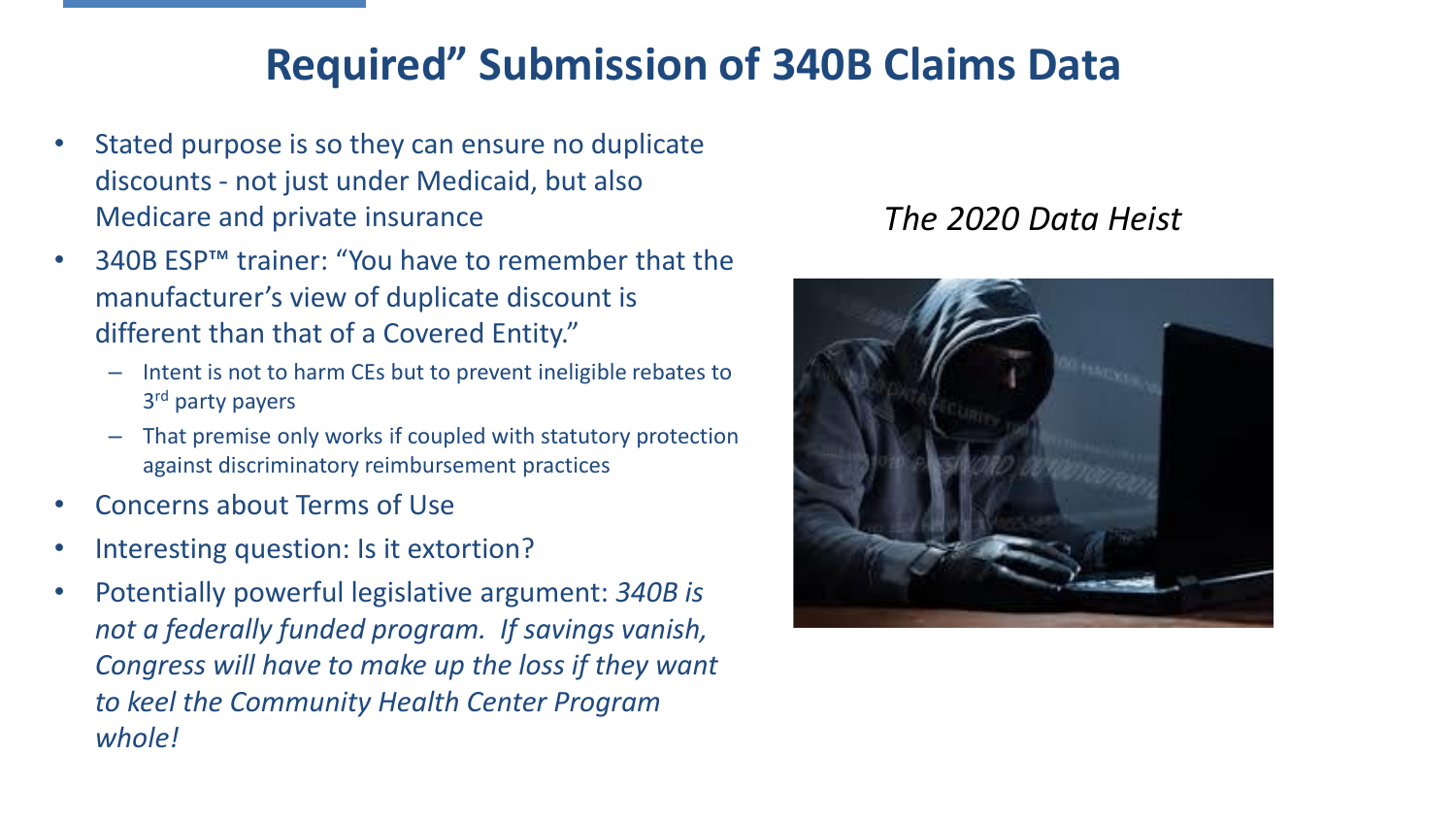Strategic and **Operational** Updates

#### Covid 19 Response

- Update on community testing Miriam Ferguson
- Summary of testing and results to date Dr. Locke **Simons**
- Message to Educational Community
- Leadership and Staff Development: Investigating modified evaluation tool and process for senior leadership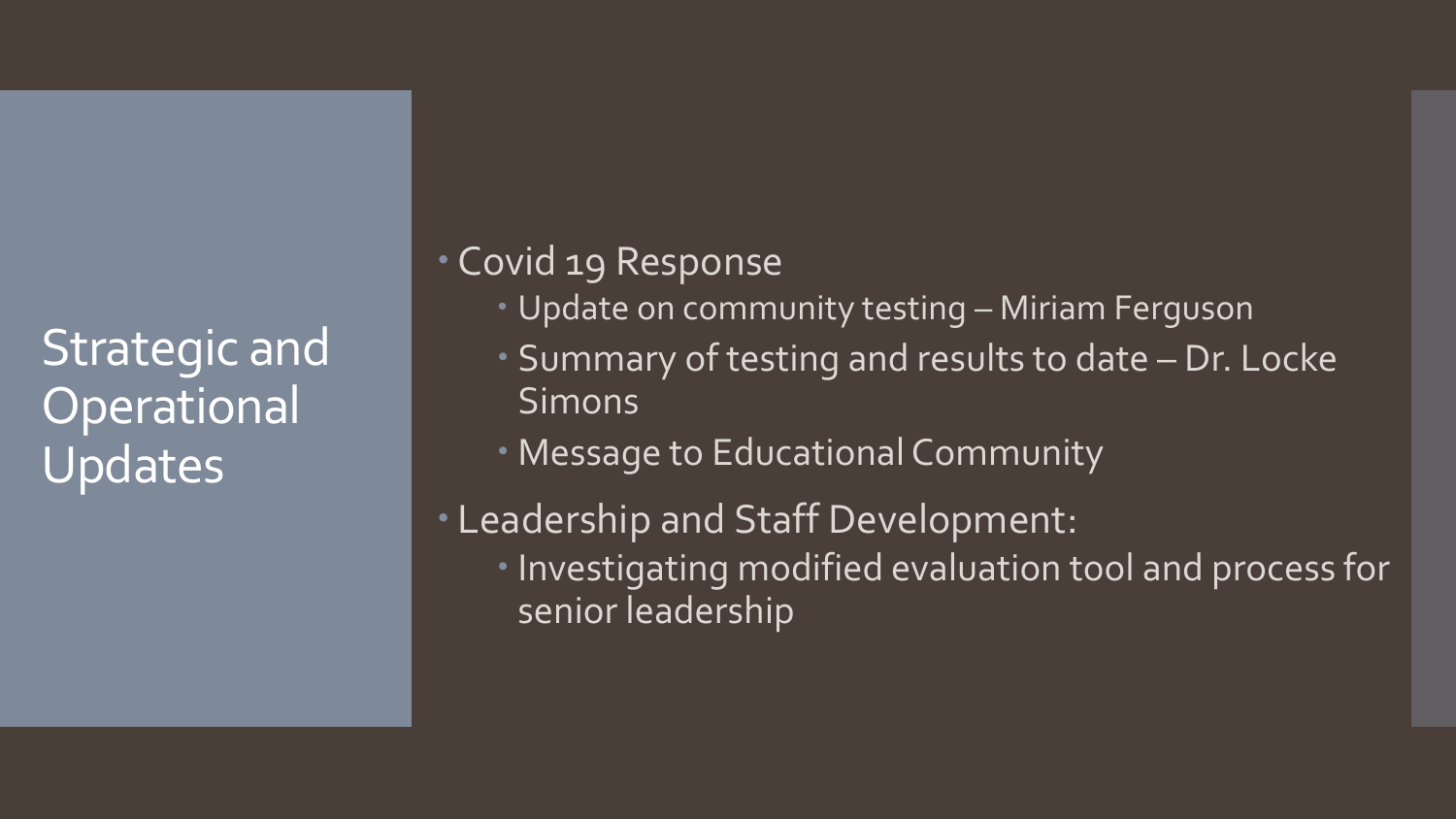External Partnership Updates

Community Integrated Management Services (CIMS) South Carolina Primary Health Care Association (SCPHCA) National Association of Community Health Centers (NACHC) OCHIN CEO Steering Committee NO CHANGE SINCE LAST MONTH

- Regular meeting are all proceeding in virtual format
- CIMS Focus on contract performance and staff "lunch and learns"
- NACHC increased meeting frequency and targeted focus by committee
- OCHIN CEO Steering Committee evaluation of system enhancements
- All provide valuable source of information for ongoing adaptation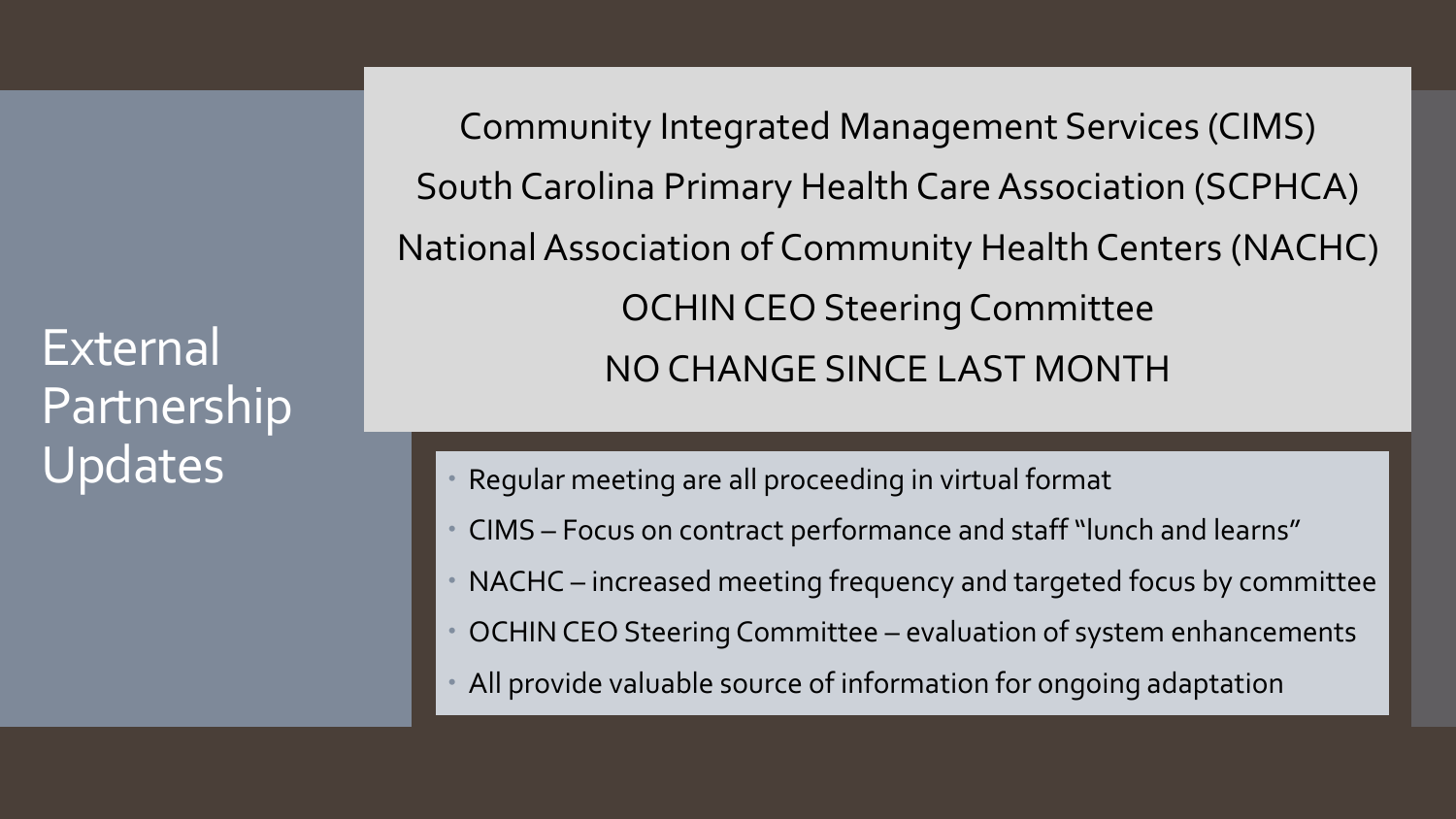**Consulting** Activities

- 340B Coalition Summer Conference completed, invoiced, and paid. Fee = \$6,875
- 340B Health has issued a contract for 2021 Winter Conference with billable hours increased to 80 @ \$125 per hour.
- Retained by the Community Health Center Association of Connecticut to assist with response to manufacturer assault on 340B:
	- Health Center CEO briefing completed
	- 4 PCA Staff Learning Sessions over next 30 days
	- Assistance with communications strategy and messaging
	- Available for meetings and testimony to state legislature and Congressional delegation.
	- Fee: \$500 retainer, \$250 per 60 minute session, and \$125 per hour for consultant time